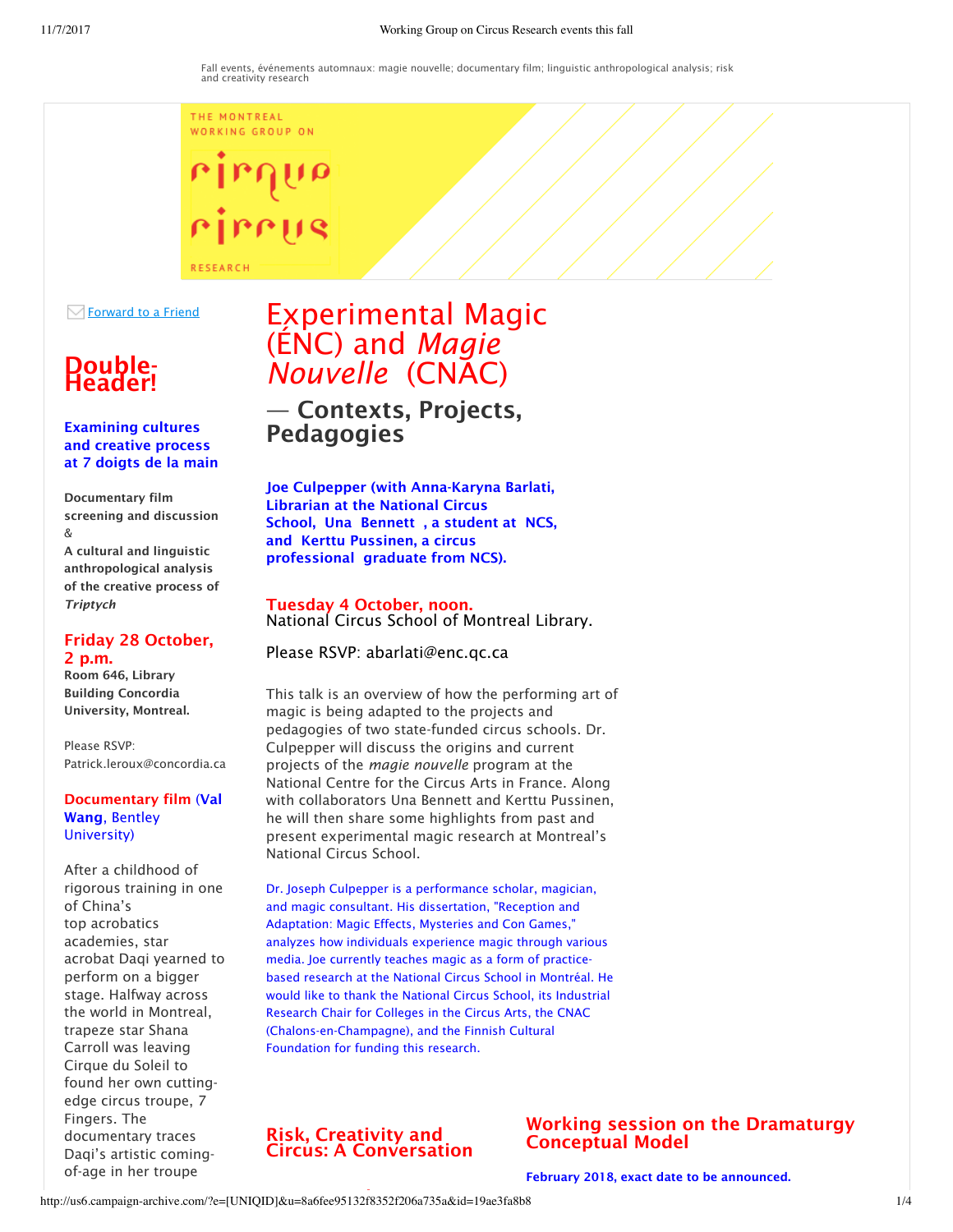and tells of the nomadic acrobat's restless search for a place he can call home. His life tells the story of the increasingly globalized circus world, where disparate people and acrobatic cultures come together, clash, and ultimately transform each other.

Val Wang is an author and multimedia storyteller interested in the intersection between the personal and the global. Evan Osnos has called her book *Beijing Bastard* "a memoir perfectly suited to the Beijing that she brings to life so well: heedless, pungent, and proudly insubordinate."Her multimedia projects work at the edge of digital innovation in journalism. She most recently created and produced Planet Takeout, an interactive, multiplatform documentary on the role of Chinese takeouts as a vital cultural crossroads in America. The project incubated at WGBH Radio as part of the nationwide Localore initiative.She teaches in the English and Media Studies Department of Bentley University. She lives in Boston but her heart is still partly in Beijing.

#### Creativity and Intercorporeality in an Interdisciplinary Circus Production (Graham M. Jones, MIT)

Drawing on a video ethnography of an interdisciplinary 7 Doigts production involving acrobats and dancers, this talk explores how this pioneering troupe constitutes and enacts qualities like authenticity and individuality as artistic values and interactional

#### on Research Possibilities

#### 17 November, from noon to 1:30. National Circus School Library

Please RSVP: abarlati@enc.qc.ca

Louis Patrick Leroux, Martin French, Alisan Funk and Patrice Aubertin will feed and guide the discussion and exchanges involving instructors and students from National Circus School, members of the Working Group on Circus Research, as well as members of the Concordia Working Group on Risk. This joint meeting will bring research cultures and practices, academic, pedagogical and experiential perspectives together.

What are research trends and methodologies on risk and creativity? What is some of the current research telling us? How to apply this specifically to contemporary circus? Articles will be circulated for discussion. Presentations will be brief and will allow for discussion.

After last year's intensive exploration of circus dramaturgy and creative process both as part of the Working Group's featured activities and as funded research at Concordia University and National Circus School, we will be having an open working session in which the conceptual model of circus dramaturgy proposed by Louis Patrick Leroux (at this summer's Montréal Complètement Cirque) will be up for discussion. It will include recent explorations into acrobatic negotiations of the materiality of the objects and rigging.

Academics, trainers, artists will be invited to poke and prod the model in order to enrich it. Date to be determined in February 2017.

If you are interested in being part of this workshop, please communicate with Patrick as soon as possible to coordinate the date. Patrick.leroux@concordia.ca

# Circus Survey

Ron Beadle, our colleague from the UK, invites anyone who works in the circus to fill out a survey he has prepared for his ongoing research. The link is still up this Fall. The survey is completely anonymous and takes less than 10 minutes to fill out.

https://nbsnu.co1.qualtrics.com/jfe/form/SV\_3VtSlhIYPhH3iwR

#### Conférences précédentes

Vous pouvez toujours consulter les captations vidéo des derniers événements du Groupe de recheches en arts du cirque en canal Viméo privé pour des motifs de recherches. SVP nous en faire la demande.

Pour consulter la liste des conférences, voir notre page web: http://resonance.hexagram.ca/circus/

#### Additional book launch Thurs. October 6th

#### *Cirque Global: Quebec's Expanding Circus Boundaries*

Edited by Louis Patrick Leroux and Charles Batson. Published by McGill-Queen's University Press.

Cirque Global is the first book-length study of this new variety of Québecinfluenced circus and its international impact. The contributors offer critical perspectives on this rapidly

## Circus and its Others

Circus and its Others international conference exploring questions of difference in contemporary circus was held July 15-17th at Concordia University, at the Montréal Complètement Cirque festival headquarters and other locations. The conference organized by Karen Fricker (Brock), Charles Batson (Union) and Louis Patrick Leroux (Concordia) was was a frank success, drawing scholars and practitioners from far and wide and setting the stage to ask necessary questions on how the mainstreaming of the field may be affecting circus's historic status as a site for the celebration and exploitation of differences. Many of the talks will be expanded into articles and will be published in the near future.

http://resonance.hexagram.ca/circus/CAIO/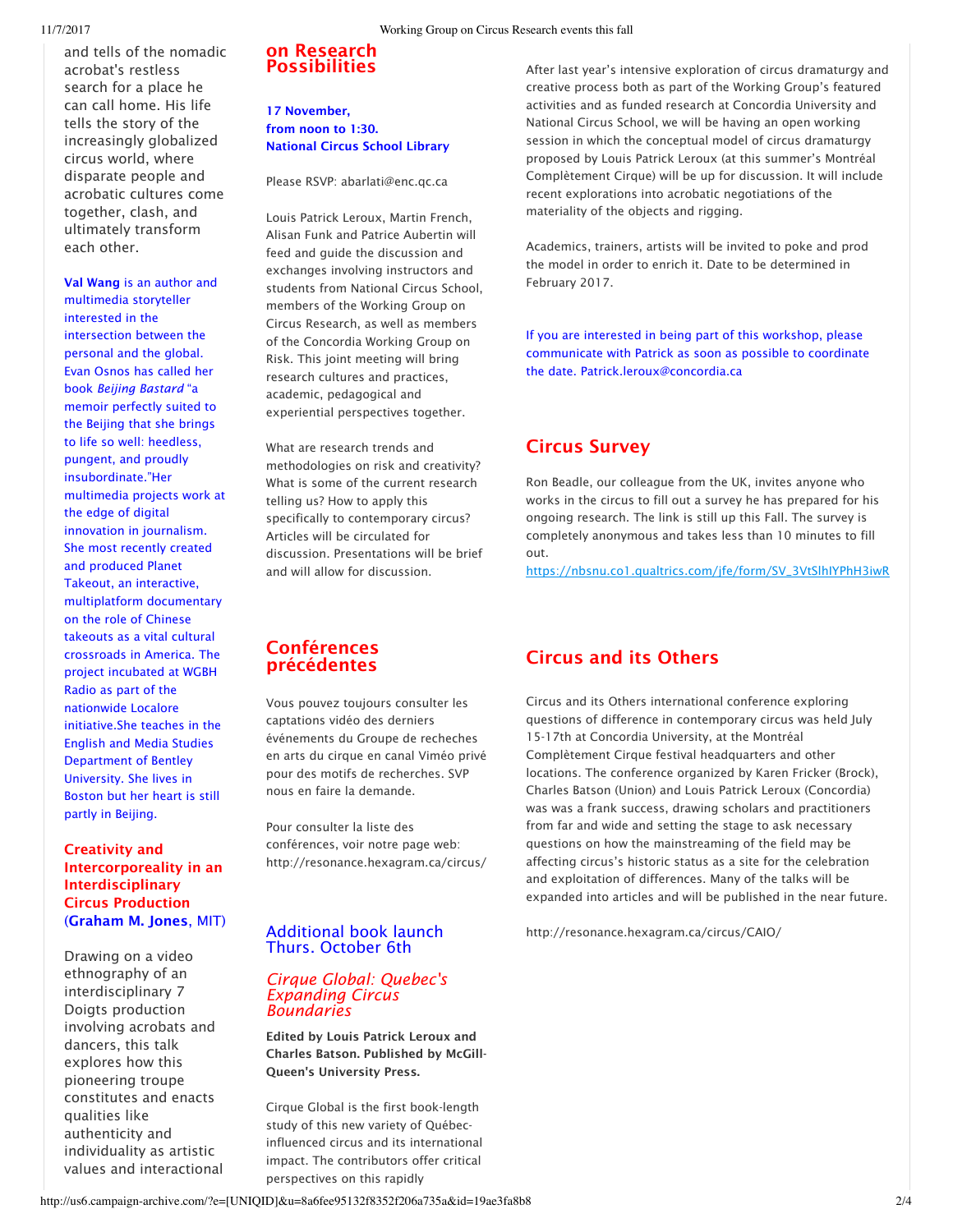achievements. In particular, I focus on their use of interdisciplinary collaborations as a key creative resource for mediating between the assuredness of virtuosic self-display and the vulnerability of dramatic self-exposure. Drawing on participant observation, interviews, and the analysis of situated activities selected from over 40 hours of video recordings, I trace pathways of collaborative experimentation and improvisation leading from abstract ideas and embodied potentials towards (if not all the way to) a finished interdisciplinary performance. In analyzing encounters between artists from different disciplines, I emphasize thresholds between constraint and opportunity, and emergent collaborative strategies that both resolve problems and creates them. I show how creativity inheres the dialectal relationship between structure and agency as performers explore the potentials and limitations of their own and others' bodies, of objects and apparatuses, of circus itself as a genre, and of the languages they have available to communicate about what it is that they are doing as they engage in tightening skeins of joint commitment. I also use this talk to explore how the breaches associated with interdisciplinary communication and miscommunication can provide a strategic

empirical vantage—at

developing art form and its aesthetics, ethics, business practices, pedagogical implications, and discursive significations. Essays explore creative, entrepreneurial, and cultural forces that are shaping Quebec's dynamic nouveau cirque and various contemporary forms. Lavishly illustrated with photographs from circus performances, the volume showcases Quebec circus's hybrid forms, which have merged the ethos and aesthetics of European circuses with American commercial and industrial creativity. Cirque Global is the definitive study of the phenomenon of Quebec circus and is an important model for future research on contemporary circus.

We launched the book at le Port de tête bookstore this summer, but for anyone who missed it, there will be another collective book launch at Concordia's Centre for Oral Histories, this Thursday 6 October, 5 to 7 p.m., Room 1019, Library Building, 1400 de Maisonneuve West. There will be wine and sundries and signed copies of the book.

To order the book: http://www.mqup.ca/cirque-globalproducts-9780773546738.php